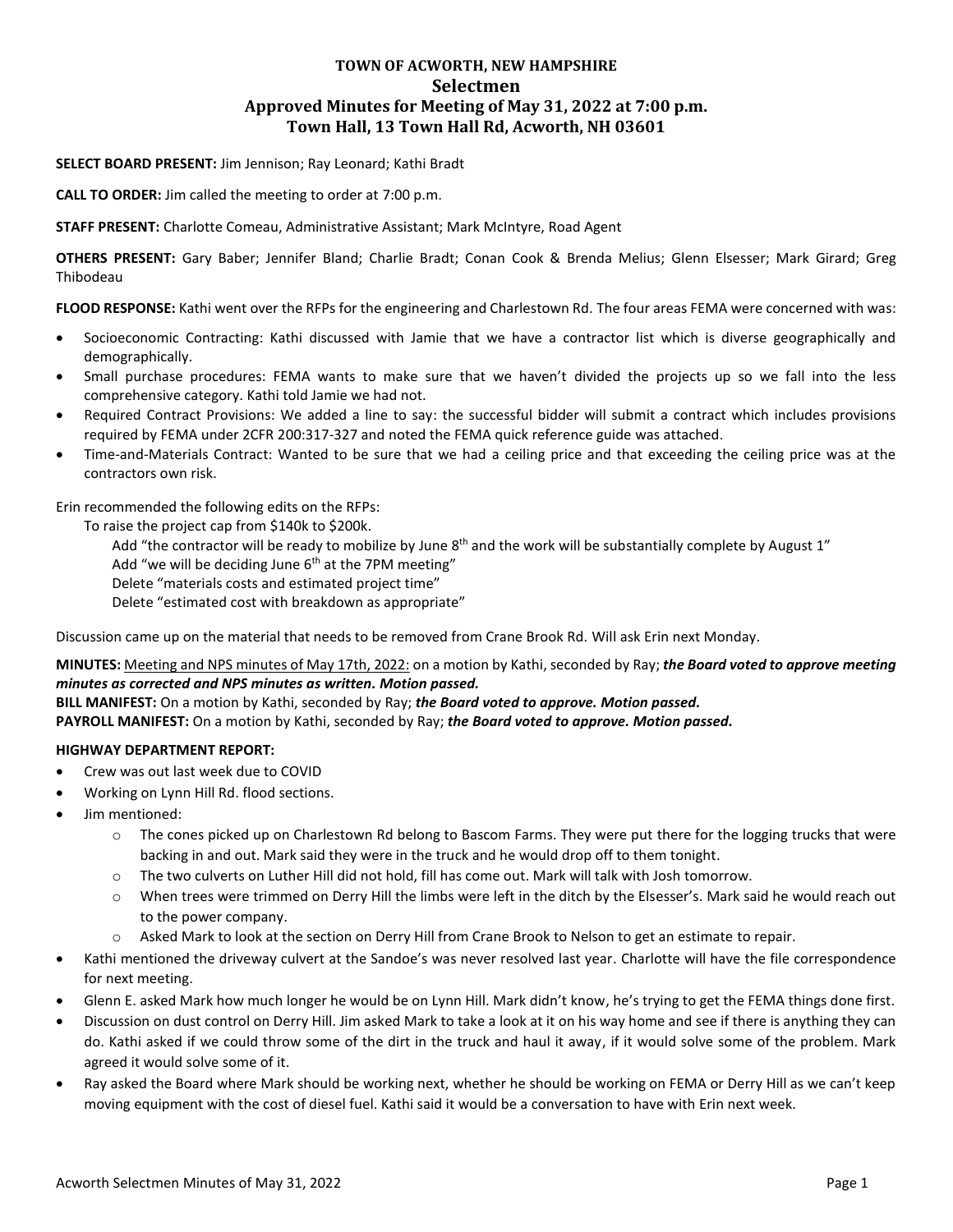# **TRANSFER STATION:**

 Charlie B. let the Board know that the burn permit has been approved. Has to have permission to light the fire from Fire Warden and Mutual Aid which is dependent on the weather. Charlie said there needs to be a fair system in place. He recommend a signup sheet and he would call the people when it is their turn. Charlotte will put on the website. There was consensus for Charlie to start the process.

### **PUBLIC:**

 Greg T. asked about the driveway permit for the Cold River Land Trust. Kathi said Ian came in to the last Planning Board meeting and it will be signed at the next one.

### **ACTION ITEMS:**

- Building permits: Extension for Stones. On a motion by Kathi, seconded by Jim; *the Board voted to approve and signed. The Board voted to amend the vote to remove the mobile home within 30 days after moving into the home.* Received setbacks from Terry and John Mattson building permit. Board will sign once the shore land permit is approved.
- Intents to Cut: Bascom Maple Farm. On a motion by Kathi, seconded by Jim; *the Board voted to approve and signed. Motion passed.*
- Exemption Analysis Report: On a motion by Kathi, seconded by Jim; *the Board voted to approve and signed. Motion passed.*
- Class V and VI Road Improvement Permit Application: Black North Road. On a motion by Kathi, seconded by Ray; *the Board voted to approve and signed. Motion passed.*
- Compliance:
	- o Ryan Bell (May 30) no response. Kathi asked if it was sent certified, Charlotte said no. Kathi suggested to send second notice and send certified to respond back by June 20<sup>th</sup>.
	- $\circ$  Tallman's mobile home is gone. Jennifer and Jim will go out there to review remaining debris.
	- $\circ$  Sherry Simons, July 1<sup>st</sup> deadline. If the deadline is not met, Jennifer said she can go there as the Health Officer, as the problem falls under a couple different RSAs.
	- o Rich Bishop, ADU. Kathi said the Planning Board recommended the application be rejected because it doesn't meet the definition of an ADU as it is undersized. It falls more under the category of a guest RV. Kathi suggested to write back and let him know according to the zoning ordinance it doesn't qualify for an ADU and the Z.O. doesn't make provisions for a guest RV for long term. To be compliant it should be moved after 90 days.
	- $\circ$  No reply from Gerry Demurro. Kathi mentioned if people ignore initial correspondence, the paper trail needs to convert into notices of violation and give a time and date for compliance. If not complied, take legal action.
	- Relihan's junk yard. Ray spoke with him yesterday. Ray will go through the list this weekend. Shaun has been getting rid of things and been very good at keeping in touch with Ray.

#### **DISCUSSION:**

- ARPA \$ for Culverts: Greg did some investigation on the emails from Judy Aron on potential funds to help with culverts. There is one that we could qualify for. Also there are ARPA funds to be distributed this fall with more infrastructure possibility. Greg said he is willing to do the leg work to validate if we would qualify for either of these but someone else would have to manage the application and follow up with report submission.
- Dodge Brook Rd abutter complaint letter:
	- Kathi mentioned it is important to note that no one on the Select Board. Conservation Commission or any town board is singling her out in any way. The Conservation Commission interest on trails goes back several months and includes Keyes Hollow and other places in town. Greg mentioned the two Class A trails, the town forest and the conservation easements are the primary interest to the ConCom.
	- $\circ$  Kathi noted that the letter recommended to make the Class VI road portion subject to gates and bars. Kathi stated that 1956 vote did make it subject to gates and bars. She said the Selectmen have the authority to say who can put them up and who can oversee the structure and if it falls into disrepair the board has the authority to have it removed. Discussion took place on whether to allow an unlocked gate to be installed there. Mark G. suggested to include signs with the gate which the abutter had agreed to. He thought the gate would have to be past the right of way of the state road.
	- Greg stated there are many accusations in the letter which are not substantiated. He's concerned about the violations the property owner has created and wanted to know if we are going to address these. Mark stated that we have clear photo documentation of what ConCom and the property owner has done. Kathi thought this was good to have in case we need it but clearly we want to say town boards do not single out people. Per RSA a gate can be installed there with oversight from the Selectmen.
	- o There was consensus that the boulders would be removed once the gate and bars are installed. To either stipulate where the gate would be or ask owner for a plan.